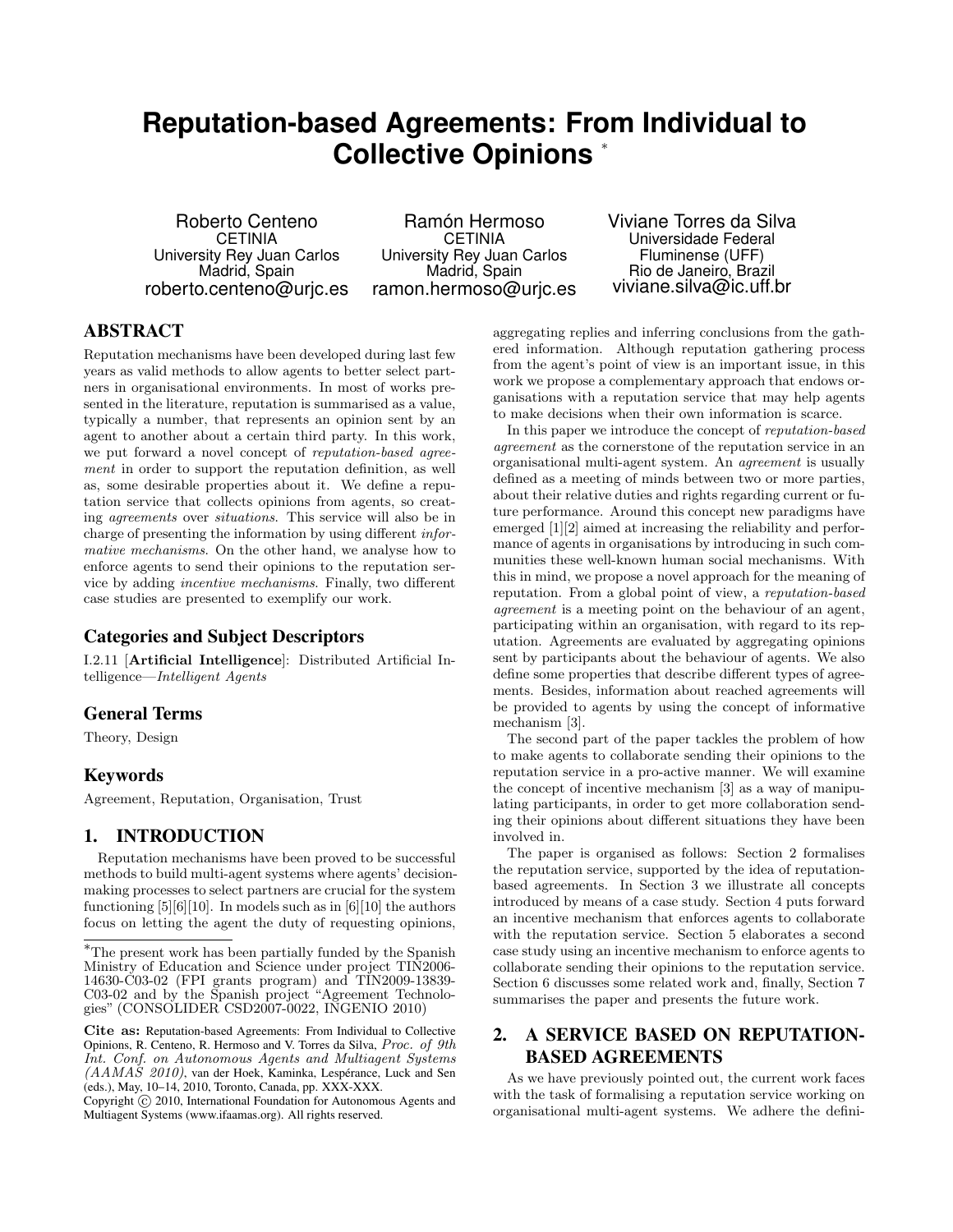tion of organisation given in [4]. Summarising, an organisation is defined as a tuple  $\langle Ag, A, X, \phi, x_0, \varphi, \{\mathcal{ON}^{om}, \mathcal{R}^{om}\}\rangle$ where  $Aq$  represents the set of agents participating within the organisation;  $A$  is the set of actions agents can perform;  $\mathcal X$  stands for the environmental states space;  $\phi$  is a function describing how the system evolves as a result of agents actions;  $x_0$  represents the initial state of the system;  $\varphi$  is the agents' capability function describing the actions agents are able to perform in a given state of the environment;  $\mathcal{ON}^{om}$  is an organisational mechanism based on organisational norms; and  $\mathcal{R}^{om}$  is an organisational mechanism based on roles that defines the positions agents may enact in the organisation (see [4] for more details).

#### 2.1 How Agents Send Their Opinions

During an agent lifetime within an organisation, it is involved in several different situations. A situation is defined as a tuple  $\langle Ag, R, A, T \rangle$ , that represents an agent Ag, playing the role  $R$ , while performing the action  $A$ , through a time period  $T$ . As detailed in [4], different types of situations can be defined following this definition. For instance, situations in which an agent performs an action, regardless of the role it is playing –  $\langle \mathcal{A}, \mathcal{A}, \mathcal{T} \rangle$  –, or situations in which an agent is playing a role during a time period, regardless the action it performs –  $\langle Ag, R, \cdot, \mathcal{T} \rangle$ . Agents usually evaluate those situations in order to compile reliable information that allows them to predict the result of future situations. The rationale of the current work is that if agents share their knowledge about the situations they are involved in, this information might be useful when other agents have not enough information to select partners to interact with. This problem becomes hard when new participants join an organisation and they do not have not strong opinions yet.

Situations are evaluated from an agent's individual point of view. Thus, an evaluation may reflect the experience of the agent performing the evaluation – direct way – or the opinions provided by third parties about the evaluated situation – indirect way.

At any time, an agent can send its opinion about a particular situation to the reputation service. We call this information reputation information message:

DEFINITION 1. A reputation information message  $\mathcal{R}^{info}_{ag_i \in \mathcal{A}g}$ is a tuple, representing an opinion sent by the agent ag<sup>i</sup> to the reputation service containing an evaluation about a particular situation:

$$
\mathcal{R}_{ag_i}^{info} = \langle Sit, OpR \rangle,
$$

where  $ag_i$  stands for the agent which sends the opinion; Sit is the situation being evaluated; and  $OpR$  represents the agent's opinion about the behaviour of its partner in the situation (typically a number). Therefore, an agent, by using this kind of messages, is somehow making public its opinions – evaluations – about different situations: agents, roles, etc.

#### 2.2 Creating Reputation-based Agreements

In this section we intend to face the task of giving a novel approach for the meaning of reputation tackling this concept as a partial agreement about a certain situation. When the reputation service receives reputation information messages from agents, it aggregates them creating what we have called reputation-based agreements. That is, the aggregation of all the opinions regarding a particular situation is 'per se' what a set of agents – as a whole – actually think about

the aforesaid situation. Thus, a reputation-based agreement represents the consensus reached in the reputation opinions space sent by a set of agents about a particular situation.

DEFINITION 2. A reputation-based agreement  $\pi$  for a particular situation, is a tuple:

$$
\pi = \langle Sit, \mathcal{A}g, OpR, t \rangle
$$

where:

- $Sit$  stands for the situation about which the agreement is reached;
- $Ag$  is the set of agents that contributed to the agreement;
- OpR represents the opinion rating whatever its representation is (qualitative, quantitative, etc.) – reached as a consequence of all opinions sent about Sit;
- $\bullet$  t stands for the time when the agreement was reached.

Therefore, an agreement means a global opinion that a set of agents have on a certain situation. This agreement, as we put forward in the next section, can be used as a generalist expectation for a situation in which agents have no (or little) previous information about.

As we have claimed, a reputation-based agreement is reached as consequence of the aggregation of all opinions sent about a particular situation. Thus, the reputation service requires a function that is able to aggregate information reputation messages sent by agents. The aim of such a function is to create agreements from reputation opinions that agents send to the service by means of reputation information messages. We formally define the function as follows:

DEFINITION 3. Let  $f_{\pi}$  be a function that given all the reputation information messages sent by agents and a particular situation creates a reputation-based agreement for that situation:

$$
f_{\pi}: |\mathcal{R}_{ag_i \in \mathcal{A}g}^{info}| \times Sit \to \Pi
$$

where:

- $\mathcal{R}^{info}_{ag_i \in \mathcal{A}g}$  stands for the set of reputation information messages received by the reputation service;
- $Sit$  is the set of situations;
- Π represents the set of reputation-based agreements.

Some desirable characteristics should be taken into account when a function is designed. Therefore, we propose the following guidelines:

- an agreement about a situation should be updated when new reputation information messages are sent to the reputation service about the same situation;
- the function should take into account the temporality of the messages received, that is, two opinions should not have the same importance if they were sent in different moments;
- when an agreement about a specific situation is being created, the function should also consider opinions about a more general situation. Let us illustrate it by an example. If a reputation-based agreement is being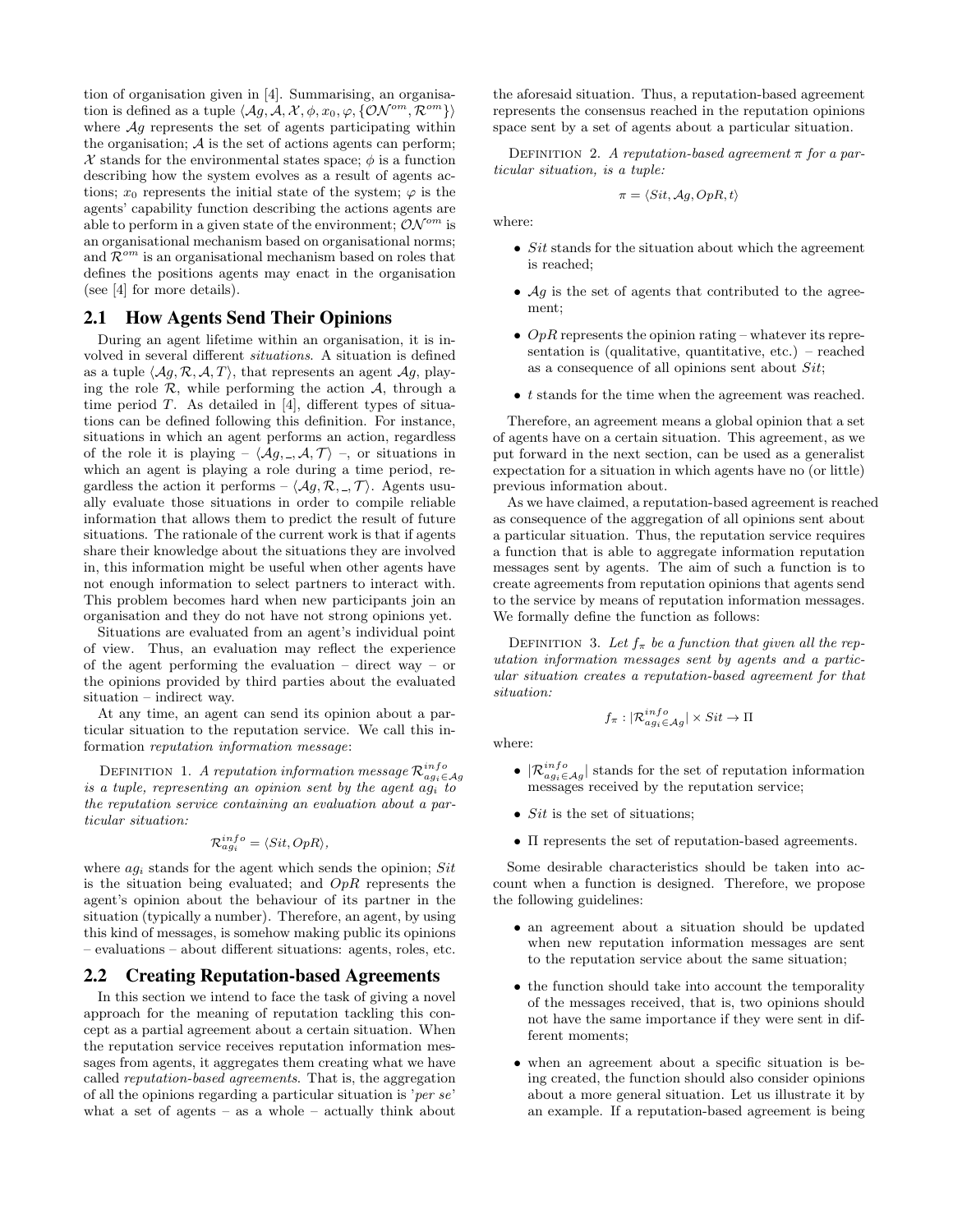

Figure 1: Dynamics of the Reputation Service

created about the situation  $\langle Harry, seller, selling$  $\langle$ shoes,  $t \rangle$ , the function should take into account opinions about situations such as:  $\langle Harry, seller, \_, t \rangle$  or  $\langle Harry, \_, \_, t \rangle$ .

Following these guidelines the reputation service might use any function that is able to aggregate values. It could use a simple function to calculate the average of all opinions, or a more elaborated one that aggregates the opinions by means of complex calculation, i.e., weighting the assessment by taking into account who is giving the information.

#### 2.3 Reputation-based Agreements: Properties

From previous definitions  $-$  definitions  $2$  and  $3 - it$  is possible to define some desirable properties about reputationbased agreements. These properties should be taken into account when agreements are created and may also provide useful extra information when informing about different issues.

PROPERTY 1. A reputation-based agreement  $\pi$  is complete iff all agents participating in an organisation, at time t, contribute to reach that agreement:

$$
\pi^* \Leftrightarrow \left\{ \begin{array}{l} \mathcal{O} = \langle \mathcal{A}g, \mathcal{A}, \mathcal{X}, \phi, x_0, \varphi, \{\mathcal{O} \mathcal{N}^{om}, \mathcal{R}^{om}\} \rangle \ \wedge \\ \pi = \langle Sit, \mathcal{A}g', OpR, t \rangle \quad \wedge \\ (\mathcal{A}g = \mathcal{A}g') \end{array} \right.
$$

That is, given a time t every participant  $ag \in \mathcal{A}g$  in the organisation  $\mathcal O$  has necessarily sent a reputation information message indicating its opinion about the situation concerning the agreement  $(Ag = Ag')$ . More complete agreements mean more reliable the information in the system.

PROPERTY 2. A reputation-based agreement  $\pi$  is  $\alpha$ -consistent iff the reputation value of  $\pi$  differs, at most, 1 –  $\alpha$  from the reputation value sent by every agent that contributed to reach that agreement:

$$
\pi^{\alpha} \Leftrightarrow \begin{cases} \pi = \langle Sit, Ag, OpR, t \rangle \quad \land \\ \forall ag \in Ag \, [\forall r \in Rep_{ag}^{j}^{of}[(r = \langle Sit_i, OpR_i \rangle) \land \\ (Sit_i = Sit) \quad \land \, ([OpR_i - OpR] \le 1 - \alpha)]] \end{cases}
$$

This property represents how agents sending their opinions about a situation agree in a certain extent. Therefore, the higher  $\alpha$  is, the more similar the opinions are.

PROPERTY 3. A reputation-based agreement  $\pi$  is full iff it is complete and 1-consistent:

$$
\pi^{\phi} \Leftrightarrow (\pi^* \ \wedge \ \pi^{\alpha} \ \wedge \ \alpha = 1)
$$

In the case  $\alpha$  is 1 all agents have the same opinion about a given situation. This property is very desirable when seeking reputation-based agreements, because the more agents contribute to the agreement, the stronger validity the latter gets. Thus, the likelihood of capturing what is actually happening in the organisation tends to be higher.

PROPERTY 4. A reputation-based agreement  $\pi$  is  $\mathcal{R}\text{-}\textbf{con}$ sistent iff all the agents participating in the agreement play the same role in the system:

$$
\pi_{\mathcal{R}} = \langle Sit, Ag, OpR, t \rangle \Leftrightarrow \forall ag \in Ag \ play(ag, \mathcal{R})
$$

where  $R$  stands for the role the consistency is based on,  $Aq$ is the set of agents that contribute to reach the agreement, and  $play: Ag \times \mathcal{R} \rightarrow [true, false]$  is a function that returns true if the agent  $\mathcal{A}g$  plays the role  $\mathcal{R}$ .

This property is useful in cases in which a new agent, joining an organisation, wants to know what other agents – that are executing in the organisation and playing the same role – think about a given situation. For instance, someone who is thinking of *buying* something would like to know which are the opinions of those who have previously played the role buyer.

PROPERTY 5. A reputation-based agreement  $\pi$  is  $\mathcal{R}\text{-}\mathbf{com}\text{-}$ plete iff it is R-consistent and is complete for all the agents that play the role  $R$  at time  $t$ :

$$
\pi_{\mathcal{R}}^* = \langle Sit, Ag', OpR, t \rangle \Leftrightarrow
$$
\n
$$
\left\{ \begin{array}{l} \pi_{\mathcal{R}} \wedge \mathcal{O} = \langle Ag, \mathcal{A}, \mathcal{X}, \phi, x_0, \varphi, \{ \mathcal{O} \mathcal{N}^{om}, \mathcal{R}^{om} \} \rangle \wedge \\ \forall ag \in Ag \ (play(ag, \mathcal{R}) \rightarrow ag \in Ag') \end{array} \right\}
$$

PROPERTY 6. A reputation-based agreement  $\pi$  is R-full iff it is R-complete and is 1-consistent:

$$
\pi_\mathcal{R}^\phi \Leftrightarrow (\pi_\mathcal{R}^* \ \wedge \ \pi^\alpha \ \wedge \ \alpha = 1)
$$

Although properties 1 and 3 are desirable, they are not achievable in systems that have a significant number of agents, for instance, in electronic marketplaces. However, many systems have those properties, such as closed organisational systems where the number of participants is not huge.

#### 2.4 Providing Information about Reputationbased Agreements

Once we have defined an agreement as a distributed consensus-based expectation for a set of agents on a certain situation, we now describe how the reputation service can present the relevant information about the reached agreements to the agents participating in the organisation. Reputationbased agreements somehow capture the general thinking about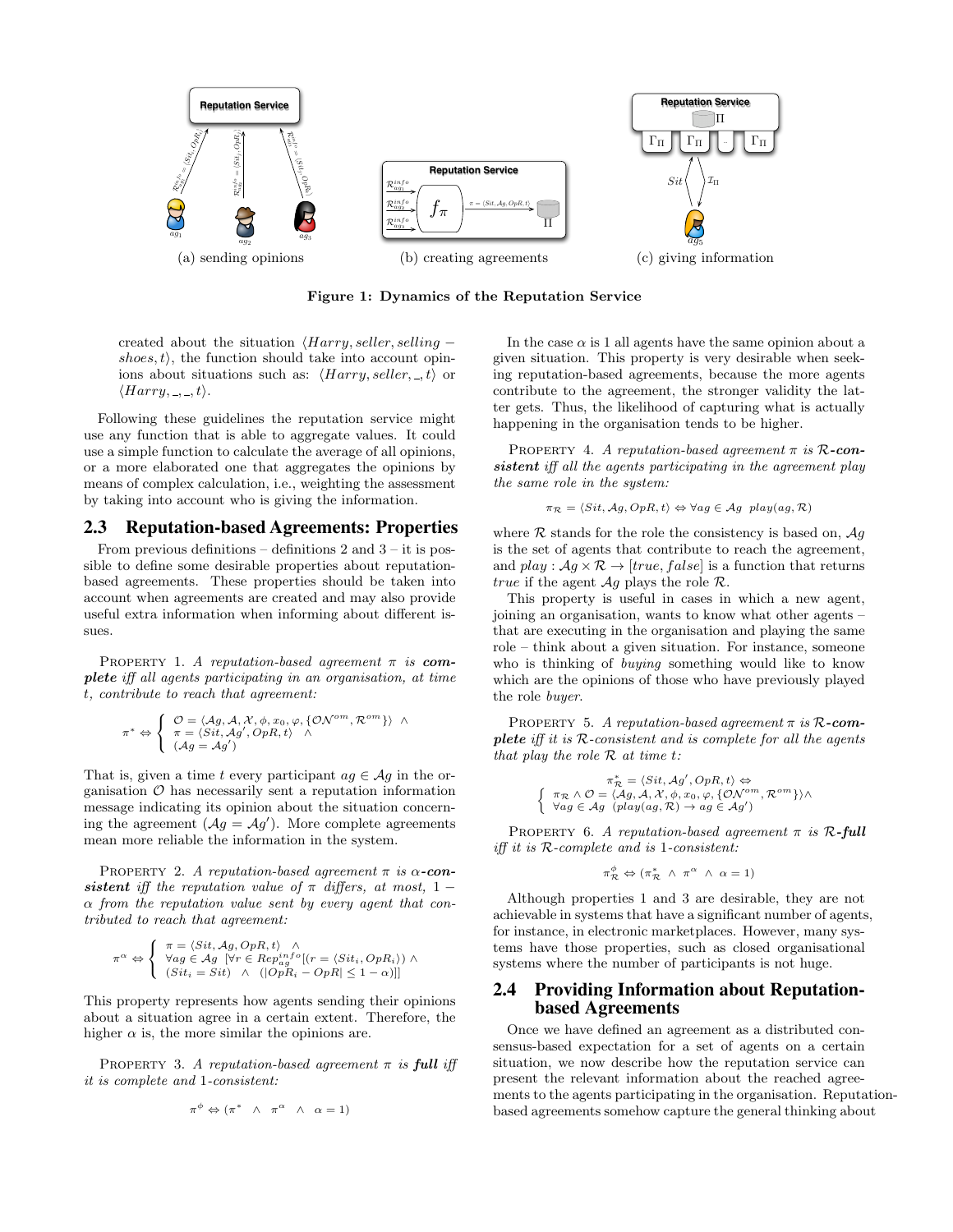a particular situation – the more  $\alpha$ -consistent the agreement is the more reliable it is. Thus, information about the agreements reached until that moment may be very useful for agents. In particular, when agents have recently joined the organisation, they do not have any hint about situations in which they might be involved in, so if the reputation service provides information about agreements, agents may improve their utility from the very beginning.

With this in mind, we deal with the problem of how the reputation service may provide such information. To that end, we part from the notion of informative mechanism [3]. Those types of mechanisms are in charge of providing some kind of information to agents in order to regulate a multi-agent system. Thus, an informative mechanism  $\Gamma : \mathcal{S}' \times \mathcal{X}' \to \mathcal{I}$  is a function that given a partial description of an internal state of an agent  $(S')$  and, taking into account the partial view that the service has of the current environmental state  $(X')$ , provides certain information  $(\mathcal{I})$ . We formally define them as follows:

DEFINITION 4. An informative mechanism providing information about reputation-based agreements is:

$$
\Gamma_{\Pi}: \mathit{Sit} \times \mathcal{X}' \to \mathcal{I}_{\Pi}
$$

where Sit and  $\mathcal{X}'$  are already defined and  $\mathcal{I}_{\Pi}$  stands for the information provided by the mechanism by using the set of agreements Π reached over the situation Sit.

We have chosen a very general definition of information in order to cover all possible types of information the reputation service could offer taking into account the reputationbased agreements reached. The information provided may consist of (i) a ranking sorting the best agents for a particular situation, such as  $\langle \cdot, \mathcal{R}, \mathcal{A}, \cdot \rangle$ , created from the agreements reached for that situation, (ii) a value representing the reputation value for a situation, reached as a consequence of the agreement for that situation, (iii) an information about the properties of the agreement reached for a particular situation, if it is full, complete, etc.

## 3. CASE STUDY: PUBS AREA

In this section, we illustrate the proposed model by means of a simple case study. The scenario we use involves five different agents: Anna, John, Jessica, Albert and Harry participating within an organisation. In this organisation agents can order and delivery drinks, so the action space of agents is composed of actions such as, order-1000-drink-a, delivery- $2000$ -drink-b, where a and b represent the type of the drink agents order/deliver. That organisation is created with the aim of getting in touch pubs' owners and providers of drinks. Thus, agents join the organisation playing the roles of pub and provider, representing a pub's owner and a company provider of drinks, respectively. In our particular example, agents are playing the following roles: Anna - pub, John pub, Jessica - pub, Albert - provider and Harry - provider.

In this scenario, agents representing pubs' owners are interested in collaborating by sharing information about providers. The pubs are situated in the same area and they collaborate with each other so as to foster the attraction customers to that area. That is, although they try to maximise their own benefits, one of their goals is to foster the pubs area where they are, even if that entails to exchange information about drink providers.

Therefore, after several interactions among them – performing actions of ordering and delivering different types of drinks – Anna decides to make public her opinion about Albert and Harry as providers. Thus, she uses the reputation information messages to send to the reputation service her opinions, as follows:

$$
\mathcal{R}_{Anna}^{info} = \langle \langle Albert, provider, \_,\_\rangle, 0.2 \rangle
$$
  

$$
\mathcal{R}_{Anna}^{info} = \langle \langle Harry, provider, \_,\_\rangle, 0.9 \rangle
$$

This information shows that Anna has had bad experiences while she was ordering drinks from  $Albert (0.2)^1$  because Albert always delivers all drinks later than the agreed date. Otherwise, the second message shows that she has had good experiences with Harry (0.9) because Harry, for instance, never violates contracts and offers low prices. Similarly, John and Jessica send their opinions about Albert and Harry as providers, by using the following messages:

$$
\mathcal{R}_{John}^{info} = \langle \langle Albert, provider, \_, \rangle, 0.2 \rangle
$$
\n
$$
\mathcal{R}_{John}^{info} = \langle \langle Harry, provider, \_, \rangle, 0.8 \rangle
$$
\n
$$
\mathcal{R}_{Jessica}^{info} = \langle \langle Albert, provider, \_, \rangle, 0.2 \rangle
$$

It seems that both John and Jessica agree that Albert is not a reliable provider. However, Harry is quite reliable delivering drinks, from John's point of view.

When the reputation service receives this information, it is able to create reputation-based agreements by using a function that aggregates the reputation information messages. Let us suppose that it aggregates the messages by calculating the average of reputation values sent by agents over exactly the same situation<sup>2</sup>:

$$
f_{\pi}(Sit) = \frac{\sum_{i=1}^{n} \mathcal{R}_{ag_i}^{info} = \langle Sit, OpR_i \rangle}{n}
$$

Therefore, from the set of messages sent by the agents, so far, the reputation service can create two reputation-based agreements regarding to two different situations:

$$
\pi_1 = \langle \langle Albert, provider, \_, \rangle, \{Anna, John, Jessica\}, 0.2, t \rangle
$$
  

$$
\pi_2 = \langle \langle Harry, provider, \_, \rangle, \{Anna, John\}, 0.85, t \rangle
$$

 $\pi_1$  represents that there exists an agreement within the organisation regarding to *Albert* as *provider* – regardless the action he performs – is evaluated as 0.2, and such an agreement is reached by the collaboration of Anna, John and Jessica, at time t. Besides,  $\pi_2$  shows that there exists an agreement in which Harry is evaluated 0.85 – it is calculated as the mean of all opinions sent – as provider and that the agreement is reached by Anna and John, at time t.

In order to provide information about agreements the reputation service offers three different informative mechanisms:

- $\Gamma^1_{\Pi}(\langle \mathcal{A}_g, \mathcal{R}, \ldots \rangle)$  given a situation where an agent and a role are specified, it returns meta-information<sup>3</sup> about the reputation-based agreement reached regarding that situation;
- $\Gamma^2_{\Pi}(\langle \mathcal{A}_g, \mathcal{R}, \ldots \rangle)$  given a situation where an agent and a role are specified, it returns the reputation-based agreement reached. In particular, it returns the reputation value in the agreement of that situation;

2 It could be used whatever other function that is able to aggregate the information received from agents

<sup>&</sup>lt;sup>1</sup>We suppose that reputation values – denoted by  $OpR$  – are in the range [0..1]

<sup>&</sup>lt;sup>3</sup>Meta-information means the  $\alpha$ -consistency of the agreement, i.e., if it is full, complete, etc.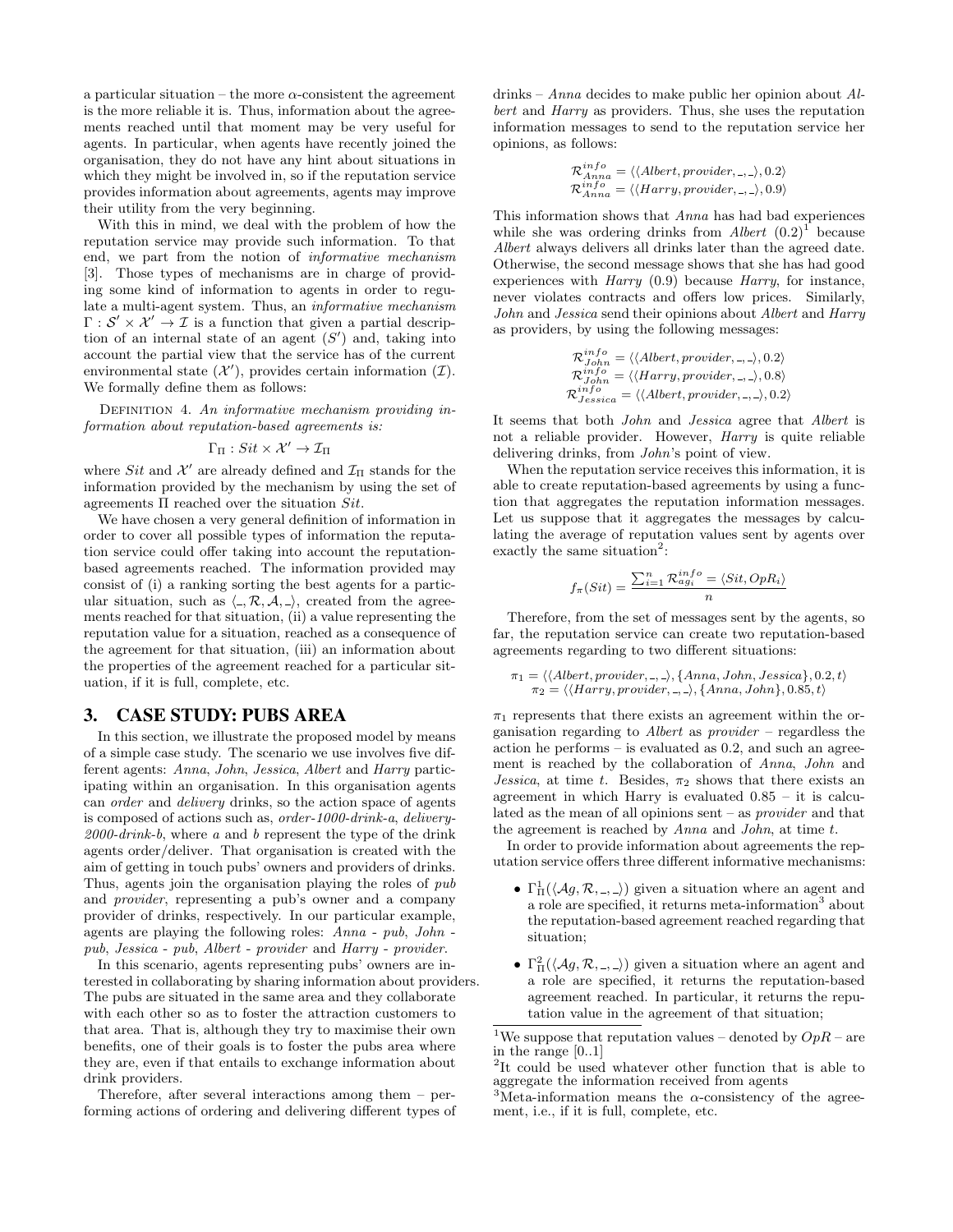•  $\Gamma^3_{\Pi}(\langle \cdot, \mathcal{R}, \cdot, \cdot \rangle)$  given a situation where a role is specified, it returns a ranking of agents playing that role, sorted by the reputation value they have as consequence of the reputation-based agreements reached until the current time t.

Let us suppose that a new pub is opened in the same area by Alice, so she joins the organisation playing the role pub. Since the pub is recently open, she needs to order drinks. Thus, she should select a provider of drinks but she does not know any provider yet. One solution could be asking to another agent about a particular provider – distributed reputation mechanism. However, this process could be very costly because she would require many queries sent to different agents to ask about different providers. Another solution is to use informative mechanisms to get information about other participants, in this case about providers. Thus, Alice searches for an informative mechanism that provides a ranking of "best" providers<sup>4</sup>. She finds  $\Gamma_{\Pi}^3$  that returns a ranking of agreements when it is queried based on a situation and a role. So, Alice performs the following query to  $\Gamma_{\Pi}^{3}$ :  $\Gamma_{\Pi}^{3}(\langle \_, \text{provider}, \_, \_ \rangle) \Rightarrow$  {*Harry, Albert*} and the informative mechanism returns a ranking of agents, sorted by the reputation values according to all reputation-based agreements reached at that moment, by matching the situation specified in the query with the situation of agreements. By using this information Alice knows that there exists an agreement within the organisation showing that Harry is a better provider than Albert. But, how good are they? To answer this question Alice queries the informative mechanism  $\Gamma_{\Pi}^2$  as follows:

$$
\Gamma_{\Pi}^{2}(\langle Harry, provider, \_, \_ \rangle) \Rightarrow 0.85
$$
  

$$
\Gamma_{\Pi}^{2}(\langle Albert, provider, \_, \_ \rangle) \Rightarrow 0.2
$$

In that moment, *Alice* is quite sure that *Harry* is much better provider than Albert and there exists an agreement, within the organisation, that Harry's reputation delivering drinks is 0.85 and another one that Albert as provider is 0.2. However, Alice is still doubting about which provider could be the best, because she is wondering how consistent those agreements are. Thus, she queries the informative mechanism that provides meta-information about the agreement reached regarding a given situation. Therefore, she performs the following queries:

$$
\Gamma^1_{\Pi}(\langle Harry, provider, \_, \_ \rangle) \Rightarrow \pi^{0.95}
$$
  

$$
\Gamma^1_{\Pi}(\langle Albert, provider, \_, \_ \rangle) \Rightarrow \pi^1
$$

With this information Alice clears all her doubts. She knows that all opinions sent about Albert are coincident because the reputation-based agreement reached is 1-consistent  $(\pi^1)$ . Besides, she knows that the opinions sent by the agents that have interacted with *Harry* are almost the same since their variability is low (0.95-consistent). With this in mind, Alice, finally, selects Harry as her provider.

In this domain, the reputation service has been an useful mechanism allowing Alice to select a good provider, when she did not have any previous information about providers. The mechanism worked perfectly due to agents participating in the organisation collaborated by sending their opinions to the reputation service. They were motivated to send opinions because of the own nature of the domain – pub's owners

wants to create a pubs area to attract customers. Thus, pubs get benefits individually from making public their opinions about providers. But what happens when agents are not motivated by the domain to send opinions to the reputation service? Next section deals with that problem.

## 4. HOW TO MOTIVATE AGENTS TO SEND THEIR OPINIONS

As we have mentioned before, this section deals with the problem of motivating agents to send their reputation information messages to the system. Thus, we propose to endow the reputation system with an incentive mechanism [3] so as to face this task. Following the work in [3], an incentive mechanism is formalised as a function that, given a possibly partial description of an environmental state of a multiagent system, produces changes in the transition probability distribution of the system:  $\widetilde{\Upsilon}_{inc}: \mathcal{X}' \to [\mathcal{X} \times \mathcal{A}^{|\overline{\mathcal{A}}g|} \times \mathcal{X} \to [0, 1]],$ where  $\mathcal{X}'$  stands for the partial description of an environmental state; and  $\mathcal{X} \times \mathcal{A}^{|\mathcal{A}g|} \times \mathcal{X} \to [0, 1]$  is the transition probability distribution of the system, that describes how the environment  $(X)$  evolves as a result of agents' actions  $(\mathcal{A}^{|\mathcal{A}g|})$  with certain probability in [0. . 1]. Hence, an incentive mechanism, producing changes in the transition probability distribution of the system, may produce changes in the consequences of agents' actions by introducing rewards and/or penalties. That is, when a mechanism is able to modify the consequences of an action, such a modification might become in a reward or a penalty for the agent. For instance, a mechanism that installs radars over a road, is an incentive mechanism, since the probability of a car – an agent – to get fined (and, thus, the probability to change to a state with less money) is higher if the car passes at prohibited velocity than without the radar. Thus, the mechanism changes the consequences of the action passing a road at high velocity.

Any incentive mechanism must tackle the following requirements:  $i)$  to choose the agents that will be affected by the mechanism;  $ii)$  to select the actions in which the incentive will be applied; *iii*) to find out, at least one attribute and a possible modification of this, that affects the preferences of each selected agent<sup>5</sup>; and finally, *iv*) to apply the modification of the parameters selected in the step  $iii)$  as a consequence of the selected actions in the step  $ii$ , giving in such a way a reward or a penalty to these agents. Formally, an incentive mechanism is composed of  $\Upsilon_{inc} = \langle \mathcal{A} g_{inc}, \bigtriangledown, \omega_{inc} \rangle$ , where  $Ag_{inc}$  is the set of agents that will be applied for the incentive mechanism,  $\bigtriangledown$  stands for the set of actions in which the incentive will be applied and  $\omega_{inc}$  represents the set of attributes and their selected modification to tune up the preferences of agents  $Ag_{inc}$ . Each attribute is formalised as a tuple  $\langle attribute, value \rangle$ .

In our particular case, we are interested in motivating all agents participating in the organisation, because the more information the system has, the more complete the reputationbased agreements will be, and consequently, the more useful the information provided will be as well. Thus, all agents within the organisation will be affected by the incentive mechanism:  $Ag_{inc} = Ag$  (requirement i)). As we have pointed out, all agents should be motivated to send their opinions to the system. Thus, the action of sending reputa-

<sup>4</sup>We suppose that informative mechanisms are made available to all participants by the organisation

<sup>5</sup> It means that this attribute affects to the utility function of the agent. Because we assume that such preferences are expressed by means of an utility function.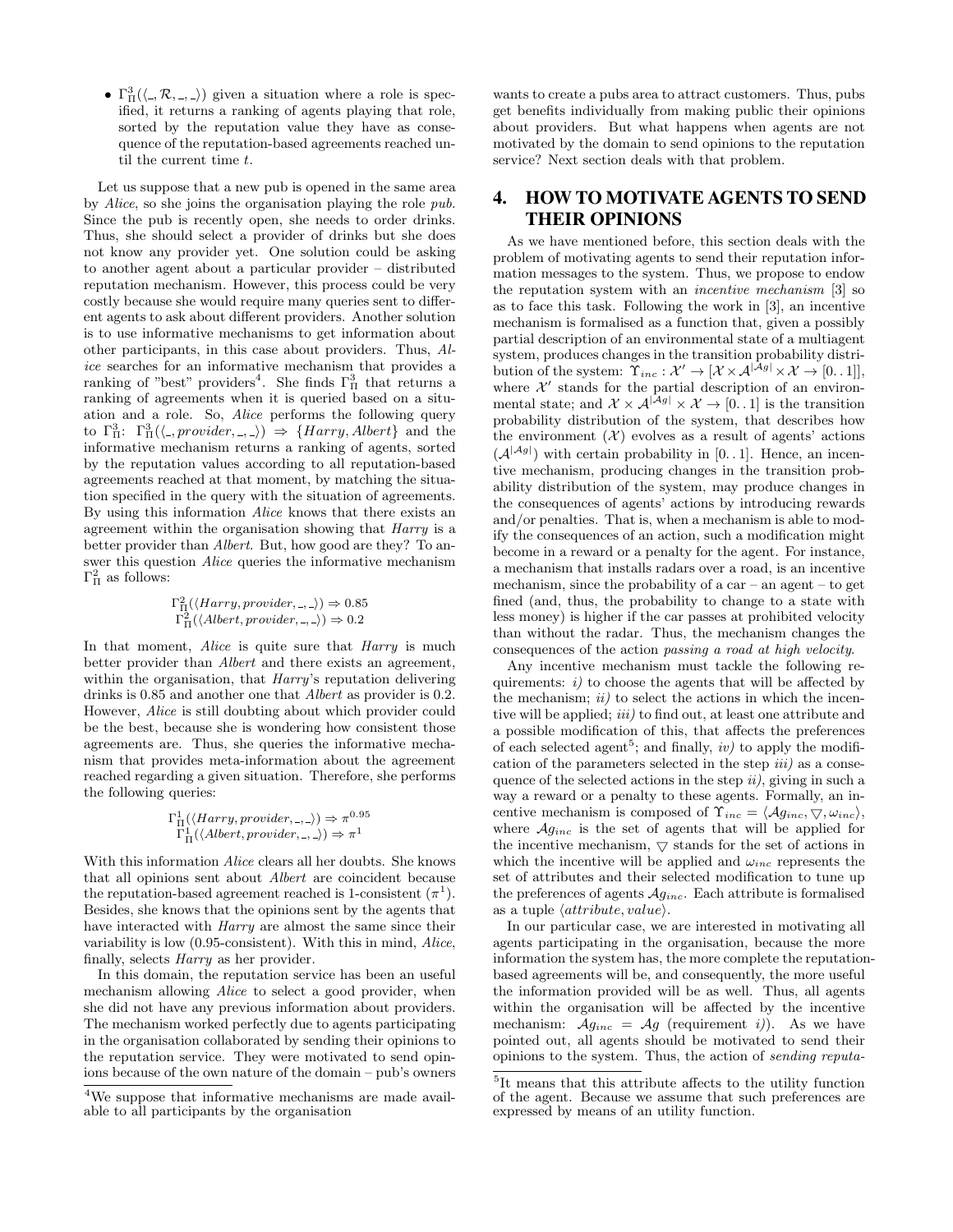tion information messages to the system has to be affected by the incentive mechanism (requirement  $ii$ )). Therefore,  $\bigtriangledown = \{send(\mathcal{R}_{agi}^{info})\}$ . In order to find out the attributes that affect agents' preferences – requirement  $iii$ ) – there exist two different alternatives: a) discover the attributes by observing the performance of agents, by modifying – the mechanism – attributes randomly, what could be very costly; and b) introduce a new attribute in the system, becoming an attribute that influences the agents' preferences. We tend to favour the second option, introducing a new attribute to the organisation: points. That is, each agent is assigned with an amount of points when it joins the organisation and the incentive mechanism will modify their amont. Formally:  $\omega_{inc} = \langle points_{ag_i}, value \rangle$ 

Furthermore, agents within an organisation must select partners to interact with, so whatever the domain of the organisation is, such agentes are interested in selecting the best partners. Thus, their utility is influenced by the selection of such partners. So, since the reputation system might provide them useful information to that end, if we associate the new attribute with the action of querying that information, the new attribute somehow becomes in an attribute that influences the agents' preferences. Therefore, the action of querying an informative mechanism has to be affected by the incentive mechanism as well. Formally:  $\bigtriangledown = \{send(\mathcal{R}_{ag_i}^{info}), query(\Gamma_{\Pi})\}.$ 

In order to complete requirement  $iv$  the mechanism must decide how to modify the attribute introduced – the points each agent has – as a consequence of the actions selected to receive an incentive – to send opinions and to query information. If the incentive mechanism does not exist, agents will be interested in performing the action of querying an informative mechanism – because they might get useful information –, but they will not be interested in performing the action of sending their opinions – because they might lose utility if they make public such opinions. Hence, the mechanism has to get the opposite effect, that is, it should make more attractive the sending of opinions and less attractive the querying for information. In this way, the new attribute becomes an attribute whose modification affects the agents' preferences.

In the case of the action  $send(\mathcal{R}_{ag_i}^{info})$ , the mechanism should make more attractive the state in which an agent will be, when it performs that action, since they are not interested in performing it. Thus, when an agent  $ag_i \in \mathcal{A}g_{inc}$ performs the action  $send(\mathcal{R}_{ag_i}^{info})$  the consequence of such an action will be a modification of the value of the attribute  $\omega_{inc} = \langle points_{ag_i}, value \rangle$ , such that:

#### $value = value + (\alpha_1 x + \alpha_2)$

where  $x$  is the number of new reputation-based agreements that will be created with the new opinion sent and  $\alpha_1, \alpha_2$ are parameters to weight the incentive  $(\alpha_1 > 0, \alpha_2 > 0)$ .

We are inspired by the market and the law of demand and offer, that is, the price of a service/product is fixed based on the demand and offer this service/product has. Thus, the points an agent gets when it sends an opinion depends on how further the new opinion is. This is measured by calculating the number of reputation-based agreements it creates – parameter  $x$  in the equation. It fluctuates between 0 and 1, when an agent sends an opinion about a situation that an agreement was not reached so far, it creates as maximum one new agreement. In such a way, when more new opinions are sent, more points agents get, so consequently, agents will be motivated to send new opinions.

On the other hand, when an agent  $ag_i \in \mathcal{A}g_{inc}$  performs the action  $query(\Gamma_{\Pi})$ , the attribute  $\omega_{inc} = \langle points_{ag_i}, value \rangle$ is modified as a consequence in the following way:

$$
value = value - (\alpha_3 y + \alpha_4)
$$

where  $y$  stands for the demand the informative mechanism being queried by the agent has. It is calculated by the number of times such a mechanism is queried; and  $\alpha_3, \alpha_4$  are parameters to weight the incentive, such that  $\alpha_3 > 0$  and  $\alpha_4 > 0$ .

Following the simile of the law of offer and demand, the more an informative mechanism is queried, the more points agents lose querying it. Therefore, it supposes that the more an informative mechanism is queried, the more useful is the information it provides. Thus, its price will be risen and consequently, agents will need more points to query. Since the only way to get points is sending opinions, agents are definitely motivated to send information. Hence, a market of points is created giving incentives to agents to share their opinions. It is important to notice that the attribute  $points_{ag_i}$  cannot be negative. That is, if the consequence of performing the action  $query(\Gamma_{\Pi})$  was a negative value, this action will not be executed – the information will not be provided.

In order to solve a deadlock produced when agents join the organisation without any points, the incentive mechanism assigns to agents an amount of "trial" points. It should assign, at least, a minimum quantity of points to make them able to query the informative mechanism, since the available information might be useful for them. Therefore, the attributes will be initialised as follows:  $\omega_{inc}$  =  $\langle points_{ag_i}, value \rangle$  where  $value = \alpha_3 n + \alpha_4$  such that,  $\alpha_3$ and  $\alpha_4$  are the same as the modification of the attribute when agents query an informative mechanism; and  $n$  is the number of "free" queries the incentive mechanism assigns when agents join the organisation.

Finally, it is important to remark that those incentives should be published so as to be effective. We suppose that the organisation also publishes them together with the informative mechanisms. In Section 5 we illustrate how the reputation service, coupled with this incentive mechanism, works in domains in which agents are not motivated to share their opinions.

### 5. CASE STUDY: TASKS SERVERS

In this section we put all together by illustrating the dynamics of the reputation service working with the incentive mechanism introduced in the same system. This scenario involves the same five agents: Anna, John, Jessica, Albert and Harry participating within another organisation. In this organisation, agents can execute different tasks when another agent requests it. Thus, agents can join the organisation playing two different roles: servers and customers. The formers are able to execute the tasks that customers request them. This domain is characterised by the following aspects:  $i$ ) when a tasks server is overload it is not able to execute more tasks;  $ii)$  each server has different capabilities to execute a task, i.e., the quality of the executed task may be different; and *iii*) when a task is assigned to a server and the quality of the executed task is not good enough, the task could be required to be executed again by another server. With this characteristics agents are not motivated to send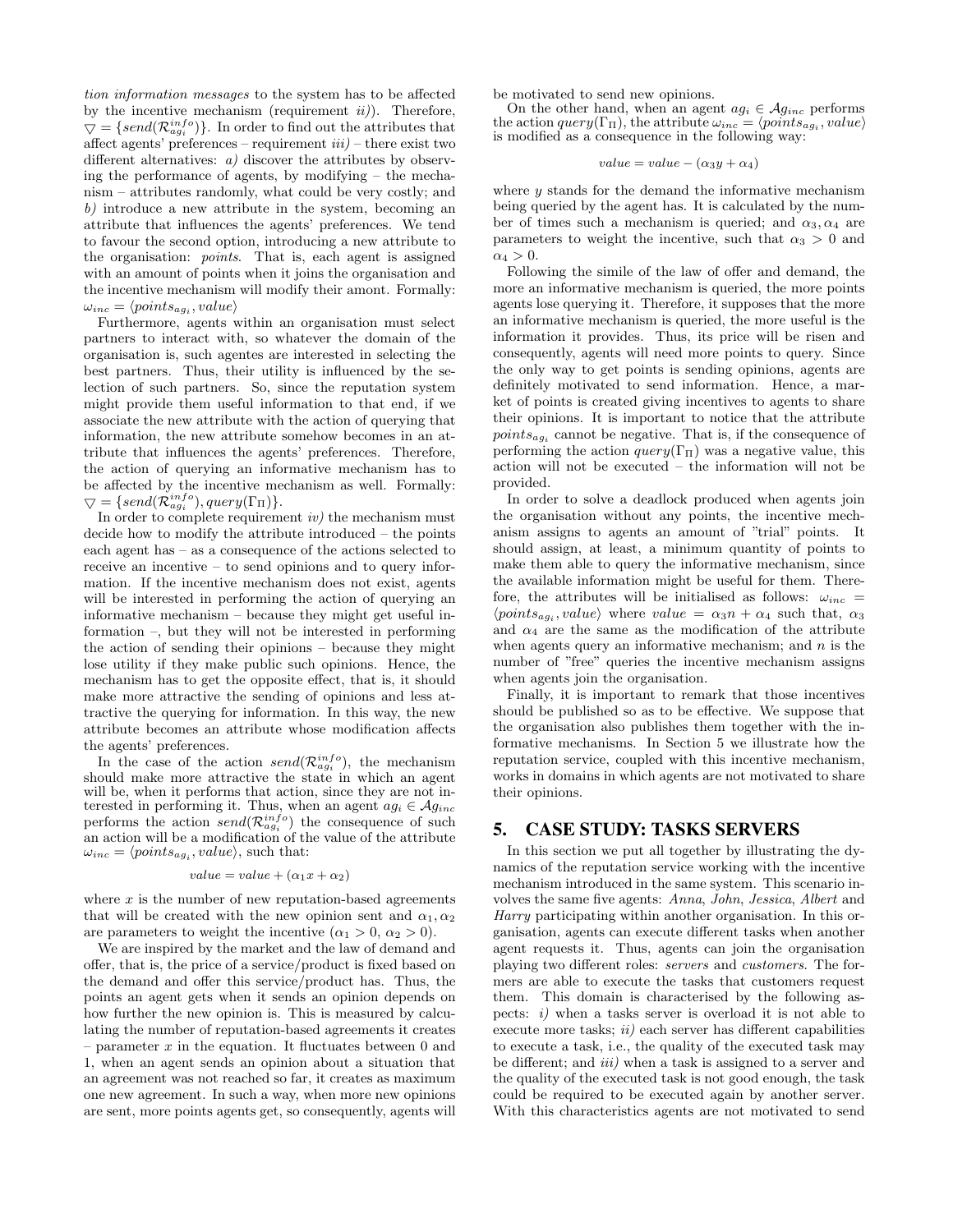their opinions, because if all agents discover the best server, the latter will unrelentingly be overload. On the other hand, if agents do not have any hint about the best servers for each task, they will select the partners – the servers – randomly, and it could imply a loss of utility, because they could need to repeat the request to a different server. Obviously, the reputation service, without the incentive mechanism, will not work in this domain, because agents will not send their opinions and, as a result, reputation-based agreements will not be created. Therefore, the organisation will be endowed with an incentive mechanism set up as follows:

$$
\begin{array}{l} \Upsilon_{inc} : \langle \mathcal{A}g_{inc} = \{ \text{Anna}, \text{John}, \text{Jessica}, \text{Albert}, \text{Harry} \}, \\ \hline \bigtriangledown = \{ \text{send}_{ag_i}( \mathcal{R}_{ag_i}^{inf}), \text{query}_{ag_i}(\Gamma_{\Pi}) \}, \\ \omega_{inc} = \{ \langle \text{points}_{ag_i}, 130 \rangle \} \rangle \end{array}
$$

where  $ag_i$  stands for an agent in the set  $Ag_{inc}$ ; and the number 130 represents the initial points, calculated by the equation  $value = \alpha_3 n + \alpha_4$  with  $n = 2$  and  $\alpha_3, \alpha_4$  as we will detail next. In order to modify the value of the attributes, as consequence of the execution of actions in  $\nabla$ , the mechanism is configured with the following parameters:  $\alpha_1 = 200 \ \alpha_2 =$ 100  $\alpha_3 = 10 \ \alpha_4 = 50$ .

In addition, agents join the organisation playing the following roles: Anna - customer; John - customer; Jessica customer; Albert - server and Harry - server. Within the organisation there are many agents playing the server role as well, but for the sake of simplicity we do not detail them.

After this point, agents start to interact by selecting their partners randomly, because although they have enough points to query informative mechanisms, there are not agreements available yet, since agents have not send their opinions. Since bootstrapping of the incentive mechanism is out of the scope of the paper we decided to assign no points to agents forming the initial state of the scenario. Thus, initial agents will have a value of 0 in the corresponding attribute of points. Otherwise, newcomers will have a value of 130, calculated as we have explained before.

When several interactions have been carried out, customer agents are aware of some useful information about servers. Once agents run out of points they need to send their opinions, so as to get some points in order to keep on querying. Thus, the following reputation information messages are sent to the service:

$$
\mathcal{R}_{Anna}^{info} = \langle \langle Albert, server, -, \rangle, 0.9 \rangle
$$
\n
$$
\mathcal{R}_{John}^{info} = \langle \langle Albert, server, -, \rangle, 0.9 \rangle
$$
\n
$$
\mathcal{R}_{John}^{info} = \langle \langle Albert, server, -, \rangle, 0.9 \rangle
$$
\n
$$
\mathcal{R}_{Jeshn}^{info} = \langle \langle Harry, server, -, \rangle, 0.9 \rangle
$$
\n
$$
\mathcal{R}_{Johna}^{info} = \langle Harry, server, -, \rangle, 0.2 \rangle
$$

As a consequence of executing those actions, the incentive mechanism modifies the values of the attribute  $points_{ag_i}$ by using the equation explained in Section 4, as follows:  $\langle points_{Anna}, 400 \rangle$ ,  $\langle points_{John}, 400 \rangle$  and  $\langle points_{Jessica}, 100 \rangle$ , since Anna and John contributed to create a new agreement when they sent their opinions. However, Jessica did not contribute to any new agreement.

When the reputation service receives those messages, the following reputation-based agreements are created, by using the same function – the average function – that in the case study explained in Section 3:

$$
\pi_1 = \langle \langle Albert, server, -, - \rangle, \{Anna, John, Jessica\}, 0.9, t_1 \rangle
$$
  

$$
\pi_2 = \langle \langle Harry, server, -, - \rangle, \{ Anna, John\}, 0.55, t_1 \rangle
$$

These agreements show that all agents playing the role customer think the same about Albert as server and that Harry is evaluated with 0.55 as server, from the point of view of Anna and John. We suppose that the reputation service has the same informative mechanisms as in the example of Section 3:  $\Gamma^1_\Pi(\langle \mathcal{A}_g, \mathcal{R}, \ldots \rangle), \ \Gamma^2_\Pi(\langle \mathcal{A}_g, \mathcal{R}, \ldots \rangle)$  and  $\Gamma^3_\Pi(\langle \_,\mathcal{R},\_,\_\rangle).$ 

At this point, our agents could query any informative mechanism because they have enough points to do it. However, we will focus on a new agent –  $Alice$  – that joins the organisation at this moment. Since she is a newcomer, she will be assigned 130 points – two "free" queries to an informative mechanism. Then, she performs the following queries:

$$
\Gamma_{\Pi}^{3}(\langle.,server, \_,\rangle) \Rightarrow \{Albert, Harry\} \newline \Gamma_{\Pi}^{2}(\langle Albert, server, \_,\rangle) \Rightarrow 0.9
$$

After these queries Alice knows that the best server, according to the reputation-based agreements reached, so far, is Albert, with 0.9 evaluation. Then, the value of the attribute  $points_{Alice}$  will be modified to 10, following the equation explained in Section 3. Since she cannot query again due to the lack of points, she will select Albert as server. When she performs the interaction with Albert, she wants to get more information about how the agreement about Albert is, because she is wondering if such an agreement is not consistent enough, she could have problems if she assigns a different task to Albert. Thus, she needs to send her opinion in order to get more points. After that, she gets 310 points (10 that she already has plus 300 that she gets sending an opinion about a situation that does not form part of an agreement yet). Now, she can perform a new query:  $\Gamma^1_{\Pi}(\langle Albert,server, \_, \rangle) \Rightarrow \pi^*_{customer}$ . With this new information, she knows that Albert is the best server and all customers evaluate him exactly with the same reputation  $(\pi_{customer}^{*}$  is *customer-complete*). This information is worthy for Alice because she will not need to change of server.

### 6. RELATED WORK

In this paper we do not propose another reputation mechanism but a reputation service that generates agreements based on collected opinions about the reputations of agents in a given situation. Such service can be used by the centralised part of an hybrid reputation model [13] or by an agent participating in a distributed mechanism that is interested in aggregate the opinions it has received about its behaviour or in aggregate the opinions it has about the behaviour of another agent, for instance.

One of the main advantages of having a centralised reputation service is the feasibility for an individual to know a more consistent reputation about another agent based on numeral experiences. In the case of distributed mechanisms (such as  $[11][6][10]$ , the agent itself would need to participate in several interactions with the given agent and also to ask other agents for their experiences with others. In the case of a centralised mechanism, the agent can easily get information about the reputation showing the behaviour of other agents within the system. In [12], Sabater et al. present a centralised reputation mechanism that is incorporated as a service in Electronic Institutions (EIs). From a global perspective, this work has many similarities with ours, since uses also a reputation service in an organisational environment (EIs). However, the authors do not focus on how to exploit the collected information as agreements that can be